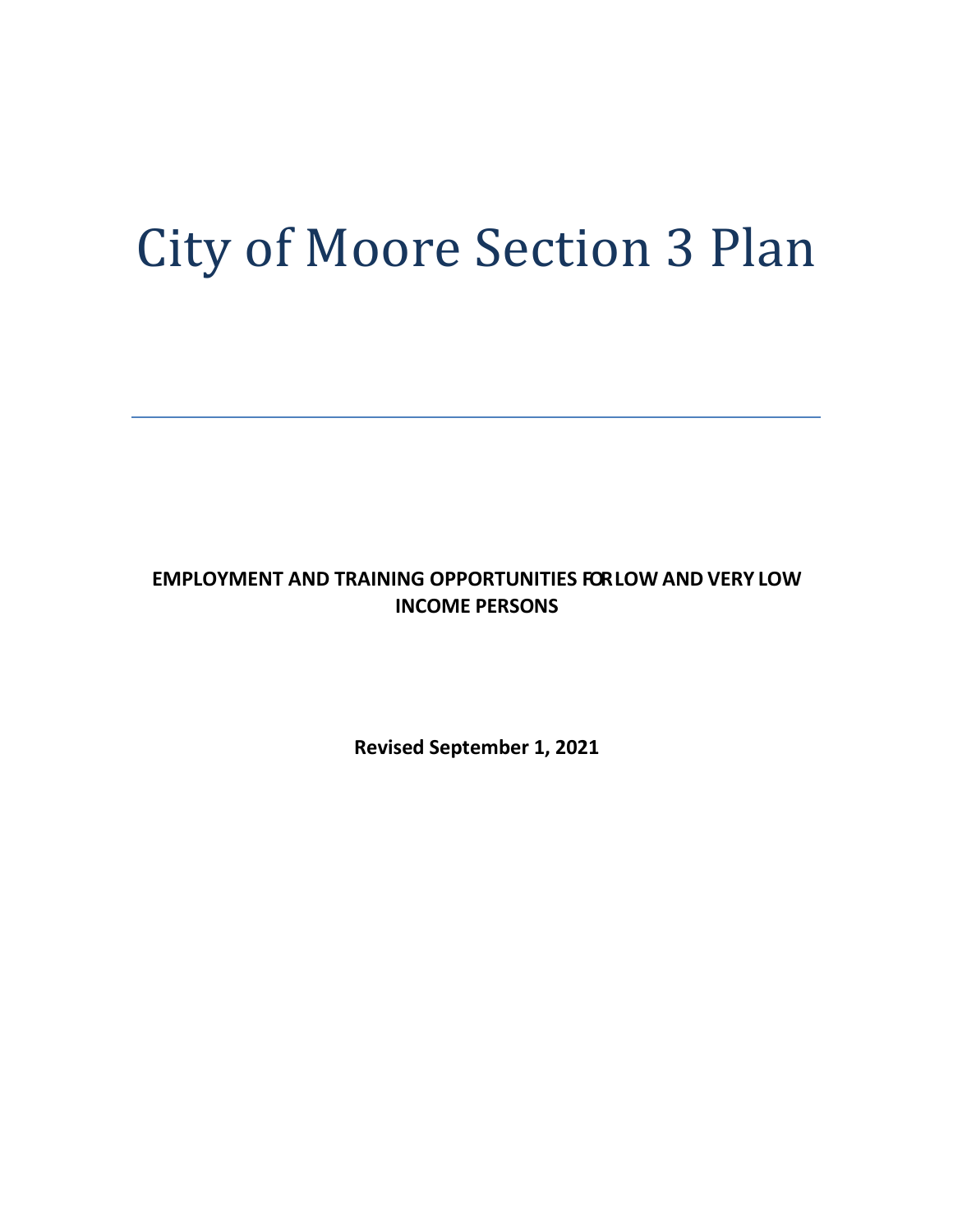# **I. General Policy Statement**

Section 3 is a provision of the Housing and Urban Development Act of 1968 (12 U.S.C. 1701u) that is regulated by the provisions of 24 CFR 75. Section 3 regulations ensure that employment and other economic opportunities generated by certain HUD financial assistance shall, to the greatest extent feasible, and consistent with existing Federal, State and local laws and regulations, be directed to low- and very low-income persons, particularly those who are recipients of government assistance for housing, and to business concerns which provide economic opportunities to low- and very lowincome persons.

## **II. Purpose**

This plan outlines how the City of Moore and its subrecipients, contractors and subcontractors will comply with HUD's Section 3 requirements in implementing the City of Moore's Community Development Block Grant (CDBG) and Community Development Block Grant Disaster Recovery (CDBG-DR) programs. The City of Moore will, to the greatest extent feasible, ensure that employment and other economic opportunities are directed to low- and very low-income persons (Section 3 workers and Targeted Section 3 workers) and to eligible businesses (Section 3 Business Concerns) and requires the same of its contractors/subcontractors. The City of Moore may amend its Section 3 Policies and Procedures document as necessary to ensure continued compliance with HUD's requirements and/or to reflect updated Section 3 guidance and outreach strategies.

## **III. Definitions**

The terms *HUD, Public housing, and Public Housing Agency (PHA)* are defined in 24 CFR part 5.

The following definitions also apply to 24 CFR Part 75 HUD's Economic Opportunities for Low-and Very Low-Income Persons:

*1937 Act* means the United States Housing Act of 1937, 42 U.S.C. 1437 et seq. activities related to Public Housing

*Contractor* means any entity entering into a contract with:

(1) A recipient to perform work in connection with the expenditure of public housing financial assistance or for work in connection with a Section 3 project; or

(2) A subrecipient for work in connection with a Section 3 project.

*Labor hours* means the number of paid hours worked by persons on a Section 3 project or by persons employed with funds that include public housing financial assistance.

*Low-income person* means a person as defined in Section 3(b)(2) of the 1937 Act, at or below 80% AMI. Note that Section 3 worker eligibility uses individual income rather than family/household income.

*Material supply contracts* means contracts for the purchase of products and materials, including, but not limited to, lumber, drywall, wiring, concrete, pipes, toilets, sinks, carpets, and office supplies.

*Professional services* means non-construction services that require an advanced degree or professional licensing,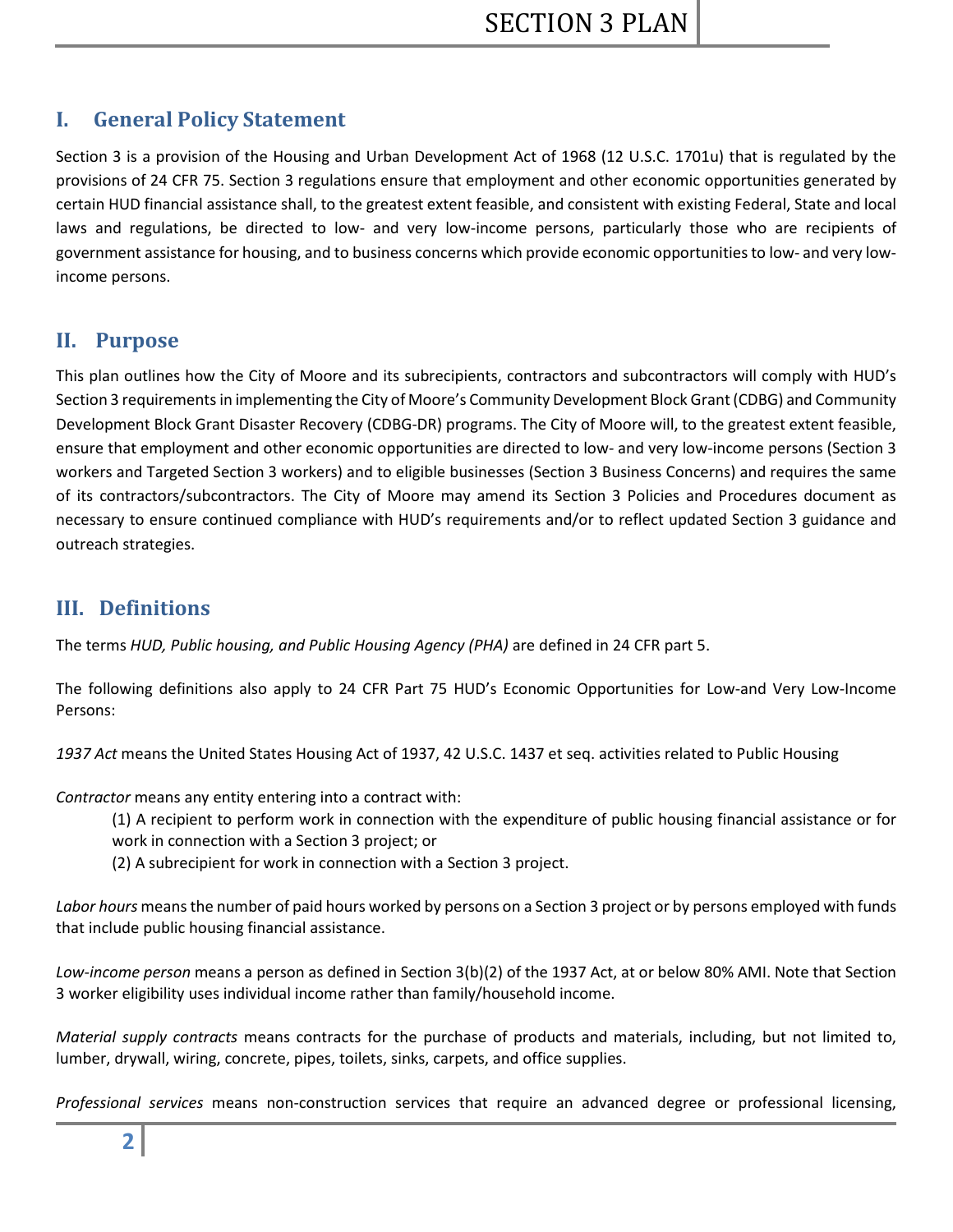including, but not limited to, contracts for legal services, financial consulting, accounting services, environmental assessment, architectural services, and civil engineering services.

*Public housing financial assistance* means assistance as defined in 24 CFR Part 75.3(a)(1). Public housing project is defined in 24 CFR 905.108.

*Recipient* means any entity that receives directly from HUD public housing financial assistance or housing and community development assistance that funds Section 3 projects, including, but not limited to, any State, local government, instrumentality, PHA, or other public agency, public or private nonprofit organization.

*Section 3* means Section 3 of the Housing and Urban Development Act of 1968, as amended (12 U.S.C. 1701u). *Section 3 business concern* means:

(1) A business concern meeting at least one of the following criteria, documented within the last six-month period:

(i) It is at least 51 percent owned and controlled by low- or very low-income persons;

(ii) Over 75 percent of the labor hours performed for the business over the prior three-month period are performed by Section 3 workers; or

(iii) It is a business at least 51 percent owned and controlled by current public housing residents or residents who currently live in Section 8-assisted housing.

(2) The status of a Section 3 business concern shall not be negatively affected by a prior arrest or conviction of its owner(s) or employees.

(3) Nothing in this part shall be construed to require the contracting or subcontracting of a Section 3 business

concern. Section 3 business concerns are not exempt from meeting the specifications of the contract.

*Section 3 Coordinator is person tasked with overseeing all Section 3 responsibilities for the CD office.* 

*Section 3 project* means a project defined in 24 CFR Part 75.3(a)(2).

*Section 3 worker* means:

(1) Any worker who currently fits or when hired within the past five years fit at least one of the following categories, as documented:

(i) The worker's income for the previous or annualized calendar year is below the income limit established by HUD.

(ii) The worker is employed by a Section 3 business concern.

(iii) The worker is a YouthBuild participant.

(2) The status of a Section 3 worker shall not be negatively affected by a prior arrest or conviction.

(3) Nothing in this part shall be construed to require the employment of someone who meets this definition of a Section 3 worker. Section 3 workers are not exempt from meeting the qualifications of the position to be filled.

*Section 8-assisted housing* refers to housing receiving project-based rental assistance or tenant-based assistance under Section 8 of the 1937 Act.

*Service area or the neighborhood of the project* means an area within one mile of the Section 3 project or, if fewer than 5,000 people live within one mile of a Section 3 project, within a circle centered on the Section 3 project that is sufficient to encompass a population of 5,000 people according to the most recent U.S. Census.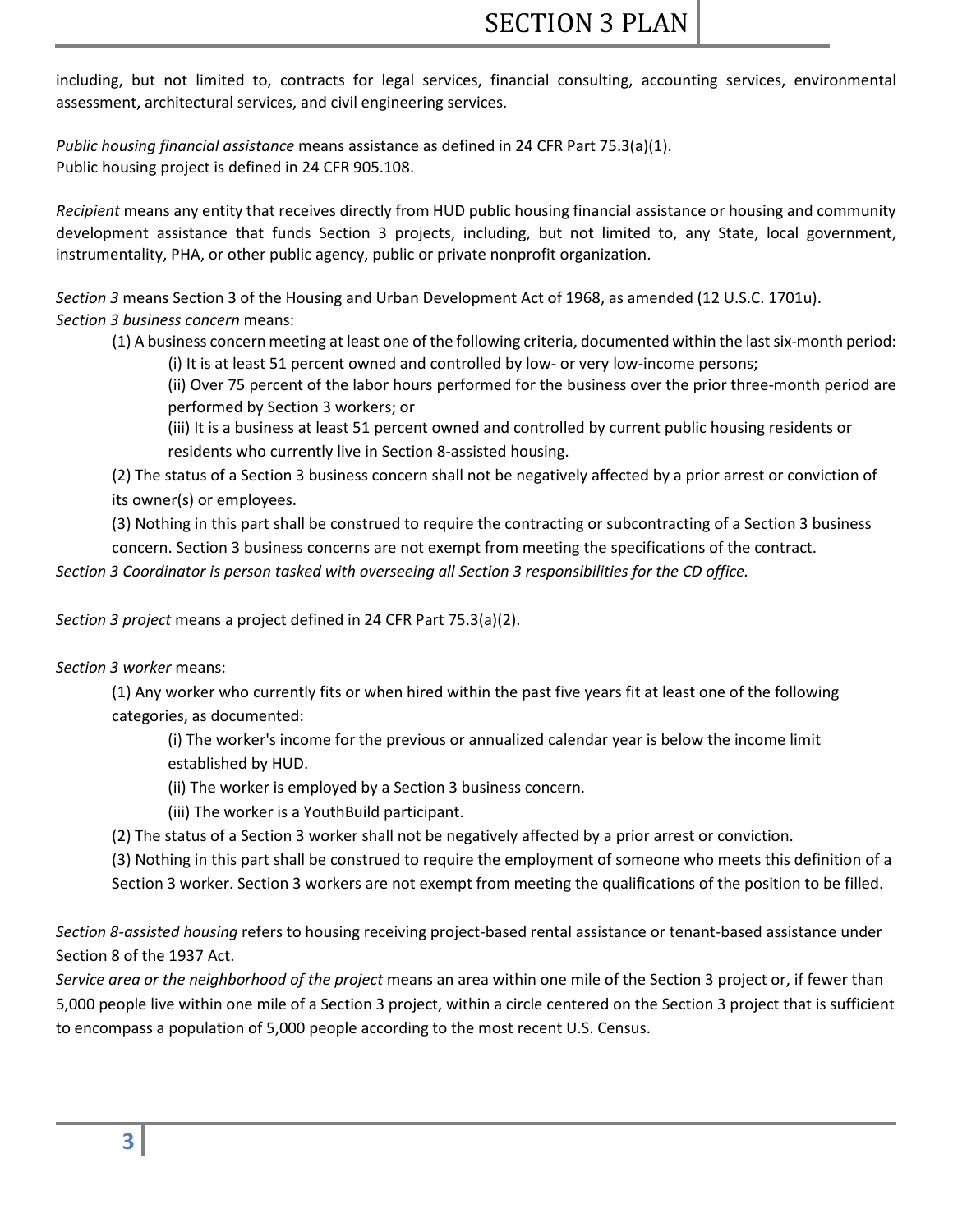*Subcontractor* means any entity that has a contract with a contractor to undertake a portion of the contractor's obligation to perform work in connection with the expenditure of public housing financial assistance or for a Section 3 project.

*Subrecipient* has the meaning provided in the applicable program regulations or in 2 CFR 200.93.

*Targeted Section 3 worker* has the meanings provided in 24 CFR Part 75.11, 75.21, or 75.29, and does not exclude an individual that has a prior arrest or conviction.

*Very low-income person* means the definition for this term set forth in section 3(b)(2) of the 1937 Act (at or below 50% AMI).

*YouthBuild programs* refers to YouthBuild programs receiving assistance under the Workforce Innovation and Opportunity Act (29 U.S.C. 3226).

## **Section 3 Resident Individual Income Limits**

City of Moore, Oklahoma City, OK Metro Area as of April 2021 80% Income limit \$41,000.00

These figures are updated annually by HUD. Prior to utilizing the above figures, please contact the City of Moore Capital Planning and Resiliency Department to verify these are the most recent income limits issued by HUD.

# **IV. Applicability**

For housing and community development financial assistance, this plan applies to housing rehabilitation, housing construction, and other public construction projects that exceed \$200,000 or more of housing and community development financial assistance from one or more HUD programs. Applicability is determined at the project level. This plan also applies to projects that include multiple funding sources. Multiple funding source projects include projects that include public housing financial assistance, housing and community development financial assistance for single or multiple recipients, and the Lead Hazard Control and Healthy Homes Program.

Section 3 requirements **do not** apply to: 1) Material Supply Contracts - § 75.3(b), 2) Indian and Tribal Preferences - § 75.3(c), and 3) Other HUD assistance and other Federal assistance not subject to Section 3 §75.3 (d). However, for financial assistance that is not subject to Section 3, recipients are encouraged to consider ways to support the purpose of Section 3.

# **V. Section 3 Coordinator**

The City of Moore's Section 3 Coordinator serves as the central point of contact for Section 3 compliance for the City of Moore and its subrecipients, contractors and subcontractors supporting the program. Subrecipients, contractors, subcontractors and others are encouraged to reach out to The City of Moore's Section 3 Coordinator with questions regarding Section 3 compliance: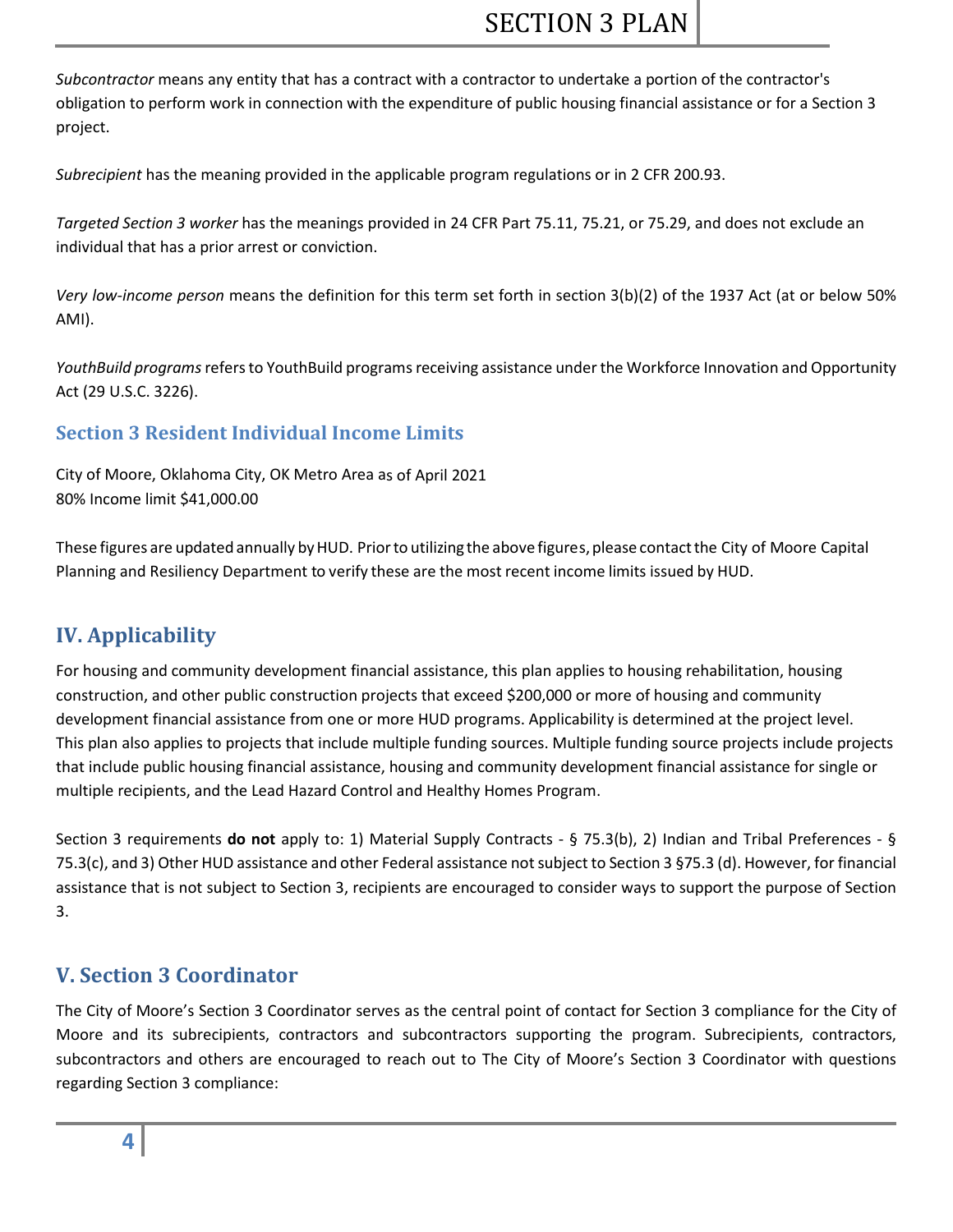Ryan Coggins Compliance Specialist [rcoggins@cityofmoore.com](mailto:rcoggins@cityofmoore.com)

# **VI. Employment, Training, and Contracting Goals**

# **Safe Harbor Compliance**

The City of Moore will be considered to have complied with the Section 3 requirements and met safe harbor, if they certify that they followed the required prioritization of effort and met or exceeded the Section 3 benchmarks, absent evidence of the contrary.

Prior to the beginning of work, contractors and subcontractors will be required to certify that they will follow the required prioritization of effort for Section 3 workers, Targeted Section 3 workers, and Section 3 business concerns as outlined in the section titled "Certification of Prioritization of Effort for Employment, Training, and Contracting".

If the contractor and/or subcontractor does not meet the safe harbor requirements, they must provide evidence that they have made qualitative efforts to assist low and very low-income persons with employment and training opportunities.

## **Safe Harbor Benchmarks**

The City of Moore has established employment and training goals that subrecipients, contractors, and subcontractors should meet in order to comply with Section 3 requirements outlined in 24 CFR Part 75.19. The safe harbor benchmark goals are as follows:

1) Twenty-five (25) percent or more of the total number of labor hours worked by all workers on a Section 3 project are Section 3 workers;

Section 3 Labor Hours/Total Labor Hours = 25%

And

2) Five (5) percent or more of the total number of labor hours worked by all workers on a Section 3 project are Targeted Section 3 workers, as defined at 24 CFR Part 75.21.

Targeted Section 3 Labor Hours/Total Labor Hours = 5%

HUD establishes and updates Section 3 benchmarks for Section 3 workers and/or Targeted Section 3 workers through a document published in the Federal Register, not less frequently than once every 3 years. Given that the Section 3 benchmarks are subject to change every three years or sooner, the City of Moore will review and update the Section 3 Plan every three years, as needed.

It is the responsibility of contractors to implement efforts to achieve Section 3 compliance. Any contractor that does not meet the Section 3 benchmarks must demonstrate why meeting the benchmarks were not feasible. All contractors submitting bids or proposals to the [recipient/grantee] are required to certify that they will comply with the requirements of Section 3.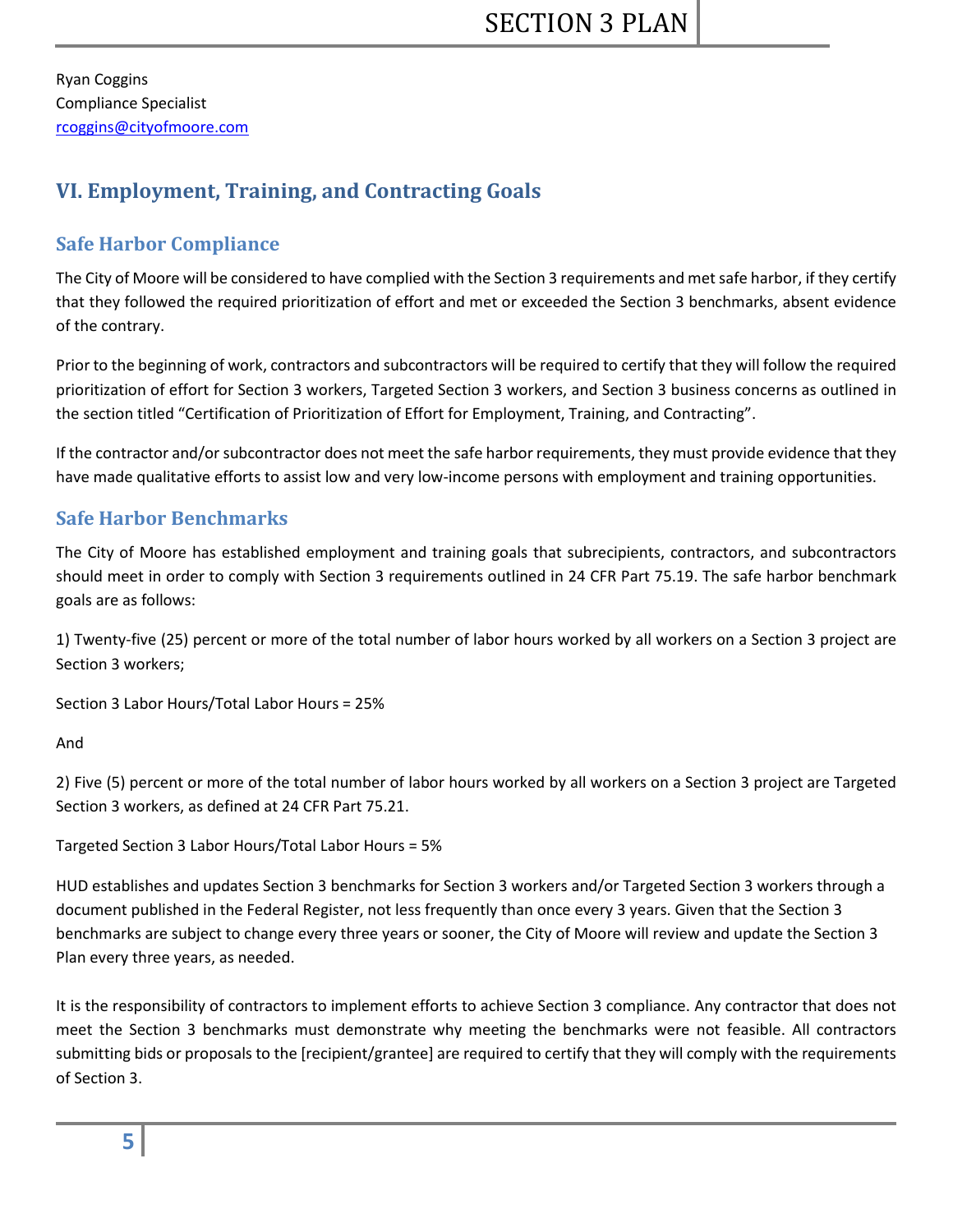# **Certification of Prioritization of Effort for Employment, Training, and Contracting**

#### **Employment and Training**

Under the City of Moore's Section 3 Program, contractors and subcontractors should make best efforts to provide employment and training opportunities to Section 3 workers in the priority order. Provide employment and training opportunities to Section 3 workers within the Oklahoma City metropolitan area in which the project is located in the priority order listed below:

1) Section 3 workers residing within the service area or the neighborhood of the project, and

2) Participants in YouthBuild programs.

Contractors and subcontractors will be required to certify that they will and have made best efforts to follow the prioritization of effort requirements prior to the beginning work and after work is completed.

#### **Contracting**

Under the City of Moore's Section 3 Program, contractors and subcontractors must make their best efforts to award contracts and subcontracts to business concerns that provide economic opportunities to Section 3 workers in the following order or priority:

1) Business concerns that provide economic opportunities to Section 3 workers residing within the Oklahoma City metropolitan area in which assistance is located in the following order of priority (*where feasible*):

a) Section 3 business concerns that provide economic opportunities to Section 3 workers residing within the

- service area or the neighborhood of the project; and
- b) YouthBuild programs.

Contractors and subcontractors will be required to certify that they will and have made best efforts to follow the prioritization of effort requirements prior to the beginning work and after work is completed.

# **VII. Section 3 Eligibility and Certifications**

Individuals and businesses that meet Section 3 criteria may seek Section 3 preference from The City of Moore or its contractors/subcontractors for training, employment, or contracting opportunities generated by housing and community development financial assistance. To qualify as a Section 3 worker, Targeted Section 3 worker or a Section 3 business concern, each must self-certify that they meet the applicable criteria.

Businesses who misrepresent themselves as Section 3 business concerns and report false information to the City of Moore may have their contracts terminated as default and be barred from ongoing and future considerations for contracting opportunities.

# **Section 3 Worker & Targeted Section 3 Worker Certification**

A Section 3 worker seeking certification shall submit self-certification documentation to the recipient, contractor or subcontractor, that the person is a Section 3 worker or Targeted Section 3 worker as defined in 24 CFR Part 75. For the purposes of Section 3 worker eligibility, the City of Moore will use individual income rather than family/household income to determine eligibility. The income limits will be determined annually using the guidelines published at [https://www.huduser.gov/portal/datasets/il/il2021/select\\_Geography.odn.](https://www.huduser.gov/portal/datasets/il/il2021/select_Geography.odn)

Persons seeking the Section 3 worker preference shall demonstrate that it meets one or more of the following criteria currently or when hired within the past five years, as documented: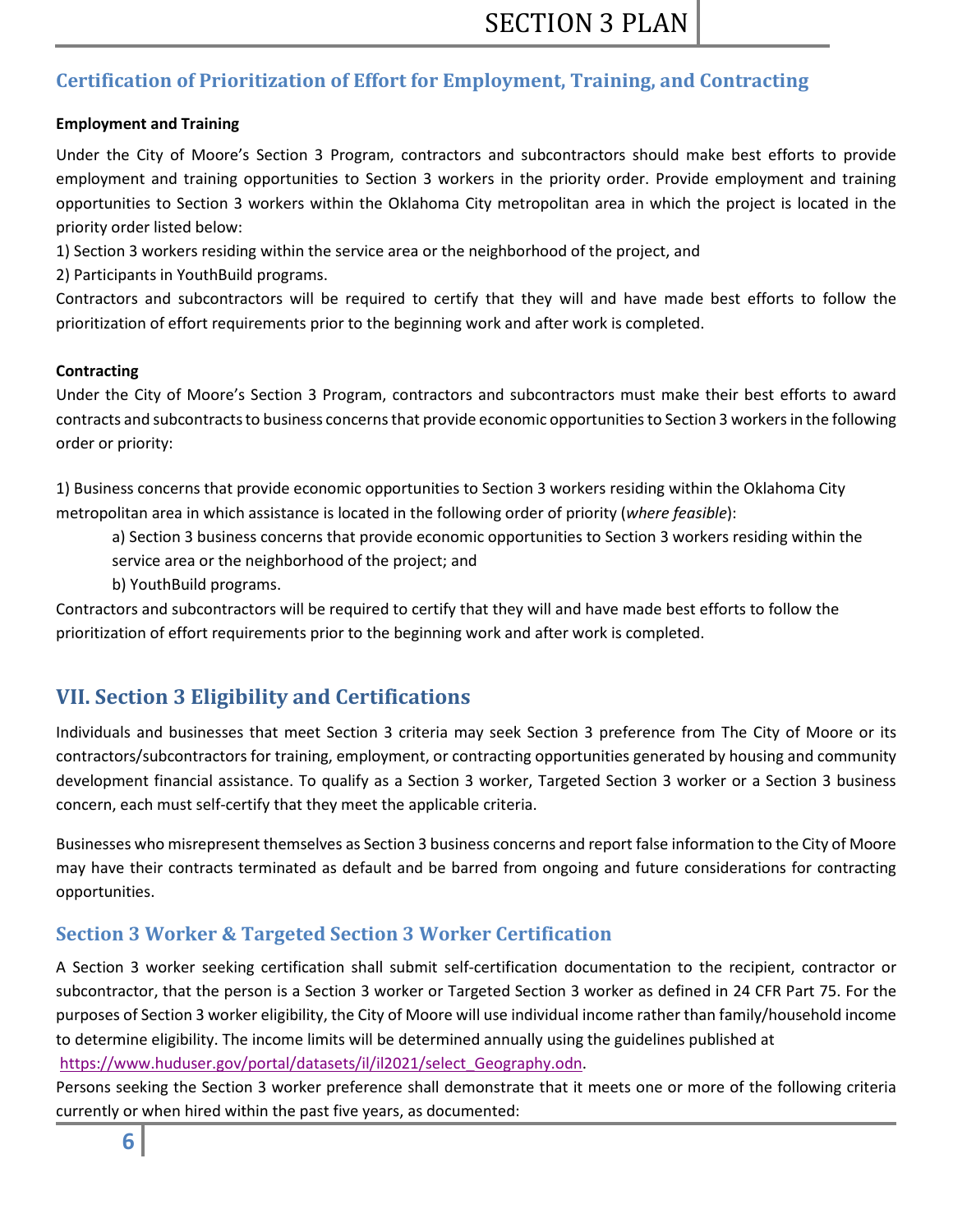# SECTION 3 PLAN

1) A low or very low-income resident (the worker's income for the previous or annualized calendar year is below the income limit established by HUD); or

2) Employed by a Section 3 business concern; or

3) A YouthBuild participant.

Persons seeking the Targeted Section 3 worker preference shall demonstrate that it meets one or more of the following criteria:

1) Employed by a Section 3 business concern or

2) Currently meets or when hired met at least one of the following categories as documented within the past five years:

a) Living within the service area or the neighborhood of the project, as defined in 24 CFR Part 75.5; or b) A YouthBuild participant.

Section 3 workers and Targeted Section 3 workers who are seeking preference in training and employment must submit the Section 3 Worker and Targeted Section 3 Worker Certification Form. The certification procedure will consist of the following:

- 1) Each worker on a CDBG or CDBG-DR funded project will complete the Section 3 Worker and the Targeted Section 3 Worker Self-Certification form and submit to the contractor/subcontractor.
- 2) The prime contractor will submit completed self-certification forms to the City.
- 3) The City will review and identify Section 3 and Targeted Section 3 workers.
- 4) The City will track labor hours for Section 3 and Targeted Section 3 workers.

## **Section 3 Business Concern Certification**

The City of Moore should encourage contractors and subcontractors to make best efforts to award contracts and subcontracts to Section 3 business concerns.

Businesses that believe they meet the Section 3 Business requirements can self-register in the HUD Business registry, here: [http://www.hud.gov/Sec3Biz.](http://www.hud.gov/Sec3Biz) Businesses may seek Section 3 Business Concern preference by demonstrating that it meets one or more of the following criteria:

1) At least 51 percent of the business is owned and controlled by low- or very low-income persons; or

2) At least 51 percent of the business is owned and controlled by current public housing residents or residents who currently live in Section 8-assisted housing; or

3) Over 75 percent of the labor hours performed for the business over the prior three-month period are performed by Section 3 workers.

Businesses that seek Section 3 preference shall certify, or demonstrate to the City of Moore, contractors or subcontractors, that they meet the definitions provided above. Businesses may demonstrate eligibility by submitting the Section 3 Business Concern Certification Form, located in Appendix A.

Section 3 Business Concern Certification Forms must be submitted at the time of bid/proposal. If the City of Moore previously approved the business concern to be Section 3 certified, then the certification can be submitted along with the bid, as long as the form is submitted within the prescribed expiration date. The Section 3 Business Concern Certification Form will expire after six months. Establishing a six month certification of eligibility period allows the City of Moore the ability to assess contractor performance to ensure the business is striving to meet the required goals.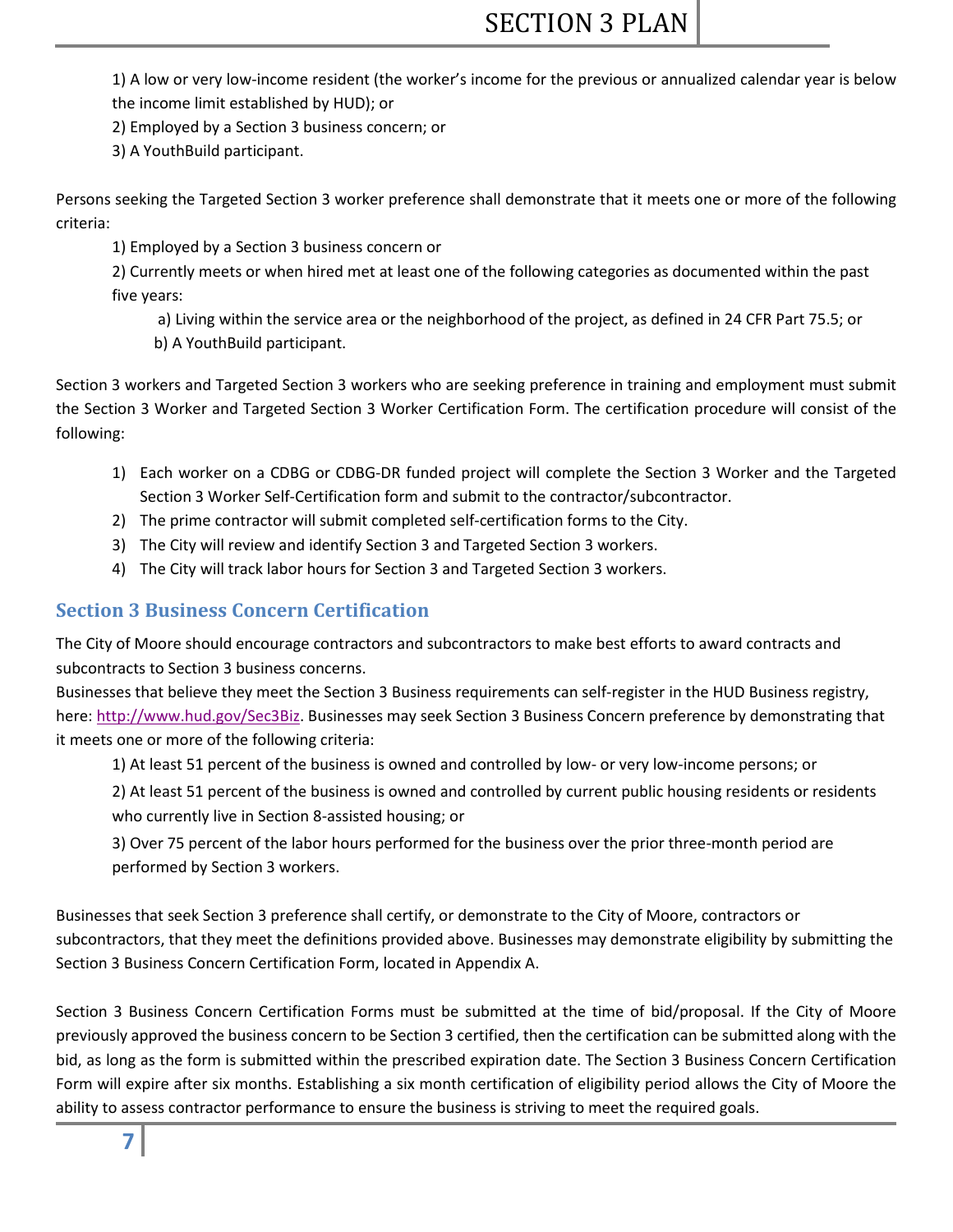## **Assisting Contractors with Achieving Section 3 Goals**

In an effort to assist contractors with meeting or exceeding the Section 3 goals, the City of Moore will do the following:

- 1) Share Section 3 Plan with contractors and subcontractors and explain policies and procedures
- 2) Invite contractors wishing to submit a bid/offer/proposal to attend pre-bid meeting
- 3) Review Section 3 benchmarks and prioritization of effort with contractors and subcontractors to ensure that the goals are understood. It is not intended for contractors and subcontractors to terminate existing employees, but to make every effort feasible to meet Section 3 benchmark goals by utilizing existing qualified workforce and by considering qualified eligible Section 3 workers and Targeted Section 3 workers (per the prioritization of effort outlined in Section #3) before any other person, when hiring additional employees is needed to complete proposed work to be performed with CDBG/CDBG-DR programs.
- 4) Inform contractors about the HUD Section 3 Opportunity Portal<https://hudapps.hud.gov/OpportunityPortal/>
- 5) Require contractors to notify Section 3 Coordinator of their interests regarding employment of Section 3 workers prior to hiring.
- 6) Encourage local business to register on the HUD Business Registry and direct contractors to the HUD Section 3 Business Registry [https://www.hud.gov/section3businessregistry.](https://www.hud.gov/section3businessregistry)
- 7) Leverage the City of Moore's communication outlets (social media, website, etc.) to effectively communicate employment and contracting opportunities that arise.
- 8) Require contractors to submit a list of core employees (including administrative, clerical, planning and other positions pertinent to the construction trades) at the time of contact award.

# **VIII. Section 3 Outreach**

# **Outreach Efforts for Employment and Training**

In order to educate and inform workers and contractors, The City of Moore's Section 3 Coordinator will be prepared to provide training and technical assistance on a regular basis per program guidelines. When training opportunities are available, contractors and subcontractors should, to the greatest extent feasible:

1) Notify the Section 3 Coordinator when training opportunities are available

2) Provide information/handouts about Section 3 training opportunities to potential Section 3 workers and Targeted Section 3 workers

3) Conduct an annual training for Section 3 workers and Section 3 businesses

Contractors and subcontractors should employ several active strategies to notify Section 3 workers and Targeted Section 3 workers of Section 3 job opportunities, including: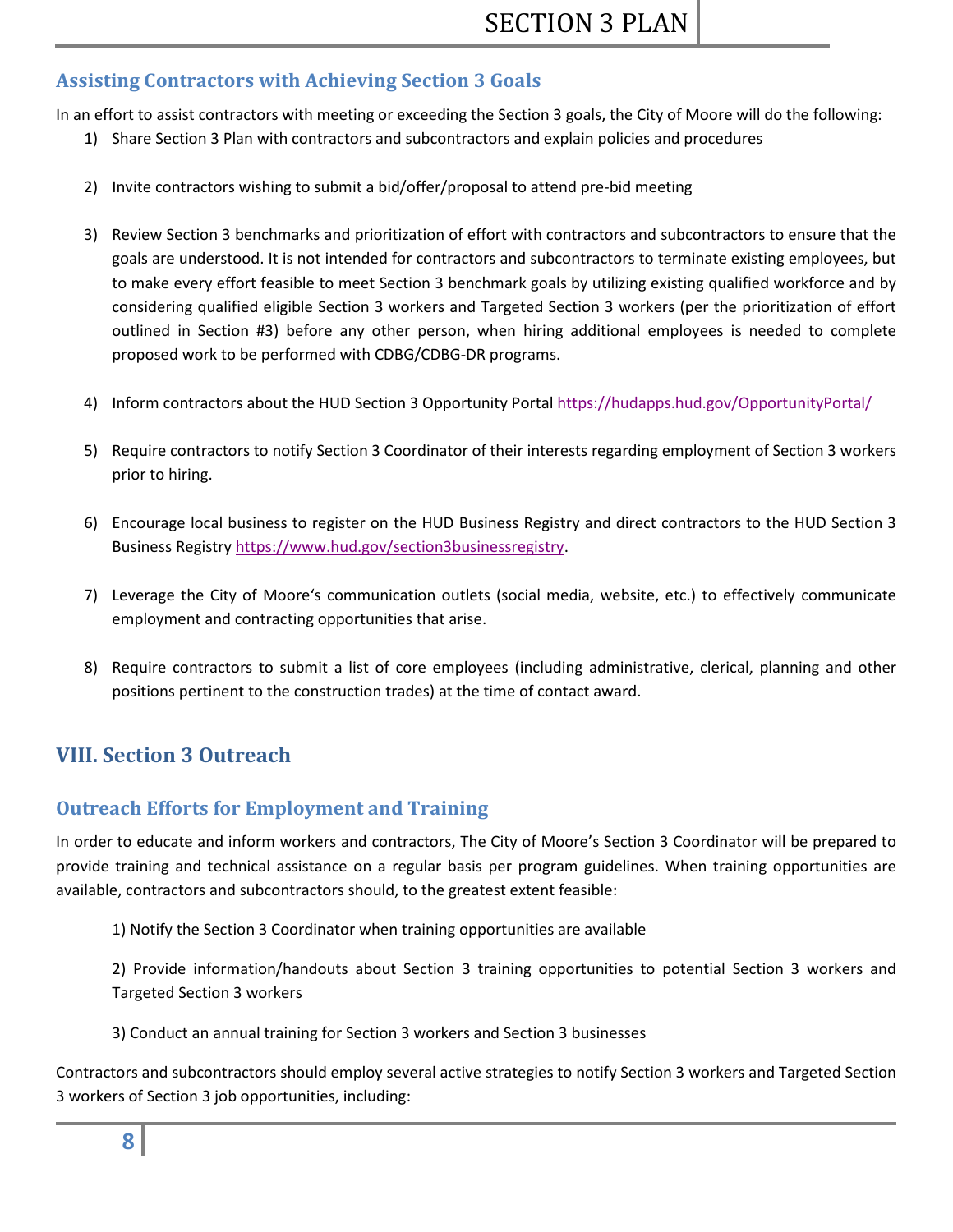1) Clearly indicating Section 3 eligibility on all job postings with the following statement: "This job is a Section 3 eligible job opportunity. We encourage applications from individuals that are low income and/or live in Public Housing and/or receive a Section 8 voucher";

2) Including the Section 3 Worker and Targeted Section 3 Worker Self-Certification Form in all job postings

3) Working with the Section 3 Coordinator to connect Section 3 worker and Targeted Section 3 workers in the City of Moore database with opportunities and/or utilize the Section 3 Opportunity Portal to find qualified candidates

4) Establishing a current list of Section 3 eligible applicants

5) Contacting local community organizations and provide them with job postings for Section 3 eligible applicants; and

6) Coordinating a programmatic ad campaign, which results in widespread job posting across diverse ad networks including:

a) Advertising job opportunities via social media, including LinkedIn and Facebook;

b) Advertising job opportunities via flyer distributions and mass mailings and posting ad in common areas of housing developments and all public housing management offices

c) Contacting resident councils, resident management corporations, and neighborhood community organizations to request their assistance in notifying residents of available training and employment opportunities

#### **Resources**

In meeting these low-income resident employment requirements, contractors/ subcontractors may wish to consider using the employment/job development services of the agencies listed below as well as other agencies and centers that serve the economically disadvantaged within the City of Moore:

Human Service Centers: Cleveland-Moore

Oklahoma Employment Security Commission

Oklahoma City Housing Authority

Oklahoma Housing and Finance Agency

Central Oklahoma Workforce Investment Board (COWIB)

Women Business Center

Small Business Development Center

Oklahoma Department of Commerce: Homeless Services

OK Dept. of Mental Health and Substance Abuse Services: Housing and Homeless Services

State of Oklahoma Education Department: McKinney-Vento Homeless Education Assistance Program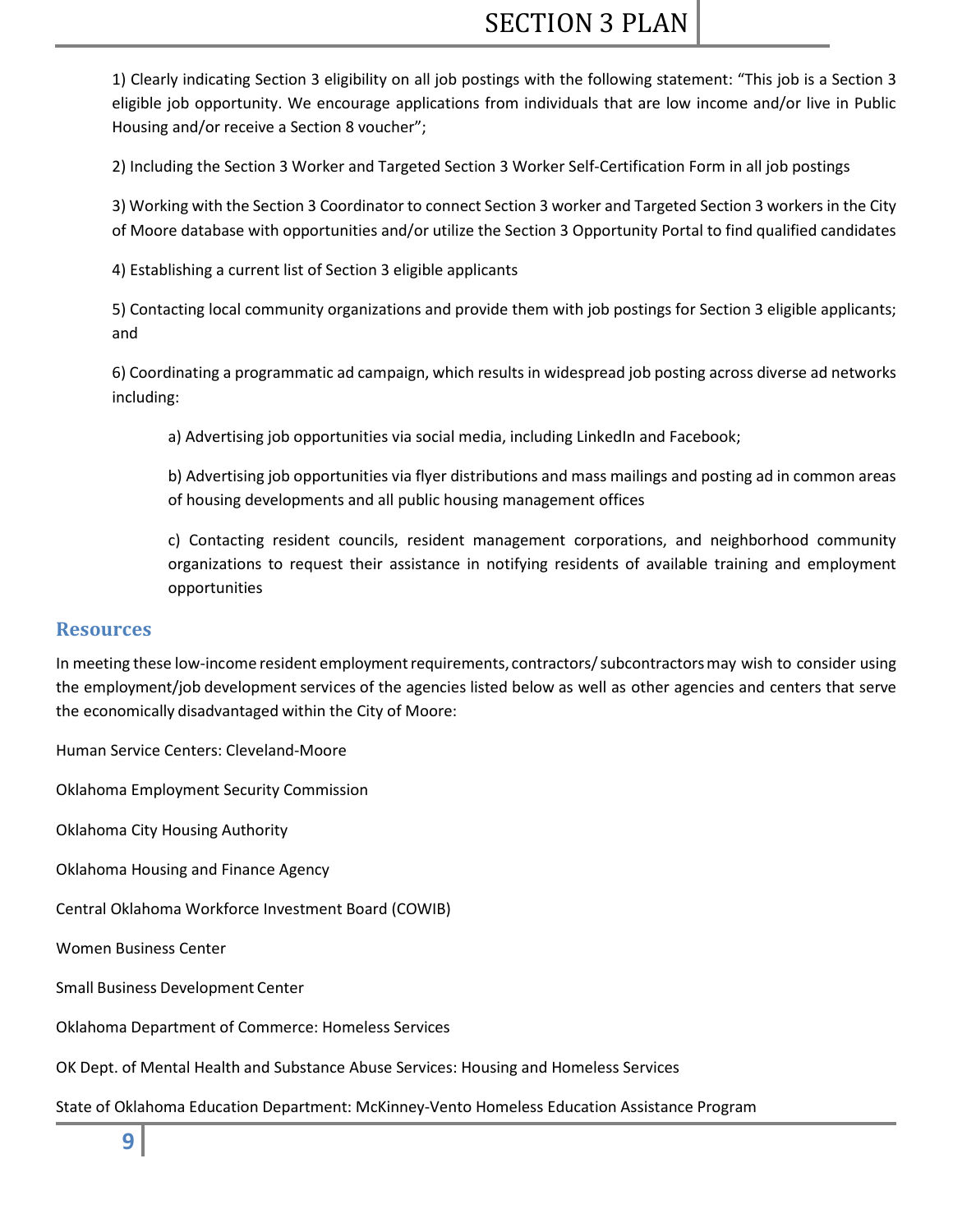Moore Homeless Shelters and Services For The Needy

Oklahoma City Homeless Shelters & Services For The Needy

Positive Tomorrow: Services for Homeless Children and Families

Oklahoma State Building and Construction Trades Council

Low-income, homeless servicing agencies for children and families and career centers can review job descriptions for possible matches with prospective employees. The Housing Authorities can provide names of qualified Section 3 residents who are public housing tenants and homeless, respectively. The Small Business Development Center and Women Business Center are able to provide technical assistance to potential Section 3 businesses. The Oklahoma State Building and Construction Trades Council can potentially provide names of labor unions which have apprenticeship programs that hire unemployed and low-income persons.

### **Outreach Efforts for Contracting**

When contracting opportunities arise in connection with the CDBG/CDBG-DR programs, the City of Moore will employ the following strategies to notify Section 3 Business Concerns of Section 3 contracting opportunities, including but not limited to:

1) Adding Section 3 language to all RFPs, procurement documents, bid offerings and contracts.

2) Coordinating mandatory pre-bid meetings, when necessary, to inform Section 3 Business Concerns of upcoming contracting opportunities. The Section 3 Coordinator will participate in these meetings to explain and answer questions related to Section 3 policy.

3) Advertising contracting opportunities in local community papers and notices that provide general information about the work to be contracted and where to obtain additional information.

4) Providing written notice of contracting opportunities to all known Section 3 Business Concerns. The written notice will be provided in sufficient time to enable business concerns the opportunity to respond to bid invitations.

5) Coordinating with the prime contractor to publicize contracting opportunities for small businesses.

6) Connecting Section 3 business concerns with resources to support business development to assist in obtaining contracting opportunities (e.g., bonding and insurance assistance, etc.). Contractors will also be encouraged to collaborate with the City of Moore as subcontract opportunities arise in an effort to notify eligible Section

# **IX. Section 3 Provisions/Contract Language**

The City of Moore will include standard Section 3 language in all of its contracts to ensure compliance with regulations in 24 CFR Part 75. The City of Moore will take appropriate actions upon finding that a contractor is in violation of 24 CFR Part 75 and does not knowingly contract with any contractor that has been found in violation of the Section 3 regulations. On a periodic basis the Section 3 Coordinator will audit contractors for compliance with the minimum Section 3 requirements outlined in the Section 3 Plan.

In addition, contractors and subrecipients are required to include language in all Section 3 covered contracts or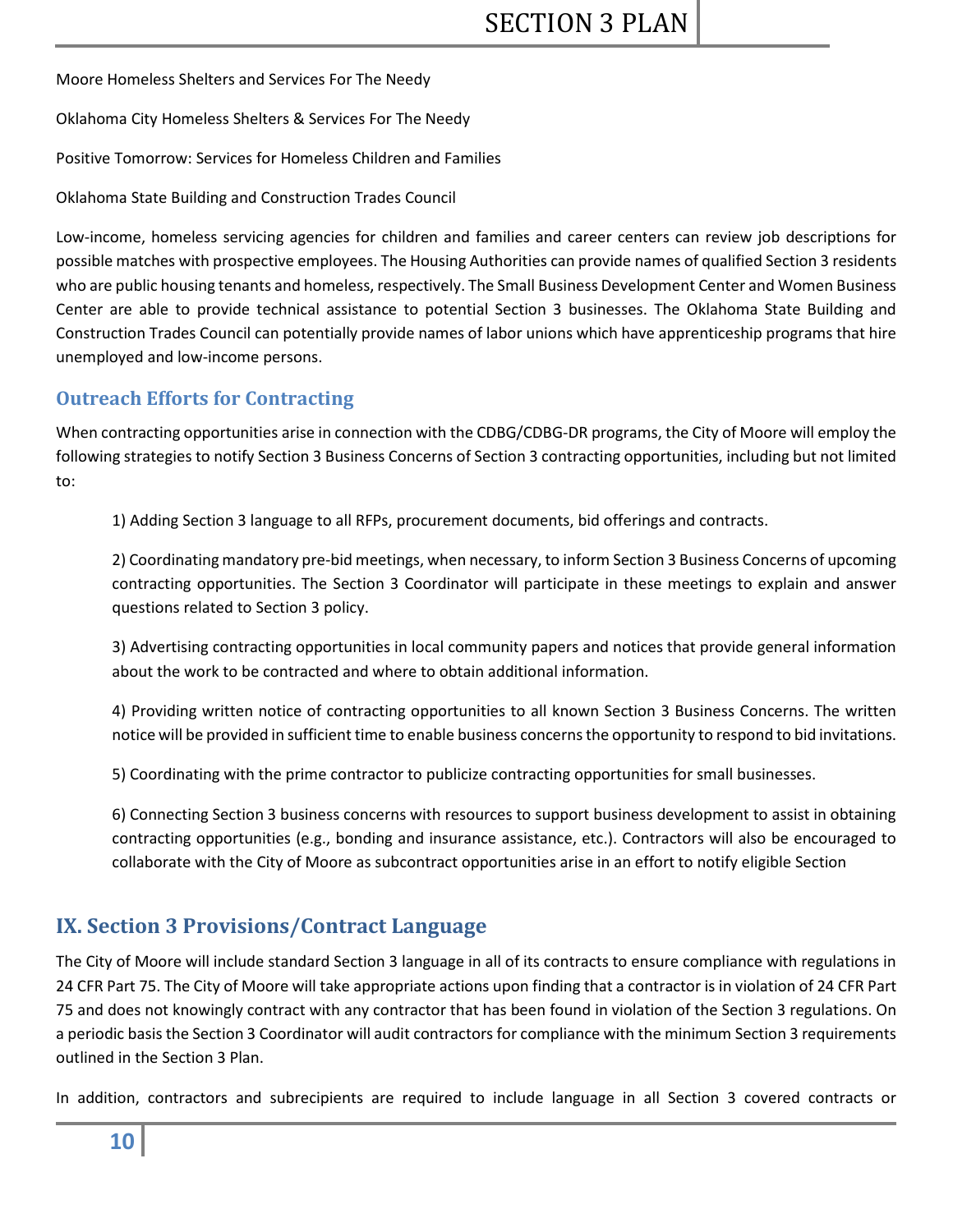agreements for subcontractors to meet the requirements of 24 CFR Part 75.

For businesses, noncompliance with HUD's regulations in 24 CFR part 75 may result in sanctions, termination of the contract for default, and debarment or suspension from future HUD assisted contracts.

# **X. Reporting Requirements**

## **Reporting if Section 3 Benchmarks are not met**

If the City of Moore, contractors, or subrecipients has not met the Section 3 benchmarks, the City must report to HUD the qualitative measures taken by its contractors or subrecipients. Such qualitative efforts may include, but are not limited to the following:

- 1) Engaged in outreach efforts to generate job applicants who are Targeted Section 3 workers.
- 2) Provided in training or apprenticeship opportunities.
- 3) Provided technical assistance to help Section 3 workers compete for jobs.
- 4) Provided or connected Section 3 workers with assistance in seeking employment including drafting resumes, preparing, for interviews, and finding job opportunities connecting residents to job placement services.
- 5) Held one or more job fairs
- 6) Provided or referred Section 3 workers to services supporting work readiness and retention (e.g. work readiness activities, interview clothing, test fees, transportation, child care).
- 7) Provided assistance to apply for/or attend community college, a four-year educational institution, or vocational/technical training.
- 8) Assisted Section 3 workers to obtain financial literacy training and/or coaching.
- 9) Engaged in outreach efforts to identify and secure bids from Section 3 concerns.
- 10) Provided technical assistance to help Section 3 business concerns understand and bid on contacts.
- 11) Divided contracts into smaller jobs to facilitate participation by Section 3 business concerns.
- 12) Provided bonding assistance, guaranties, or other efforts to support viable bids from Section 3 business concerns.
- 13) Promoted use of business registries designed to create opportunities for disadvantaged and small businesses.
- 14) Outreach, engagement, or referrals with the state on-stop system as defined in Section 121(e)(2) of the Workforce Innovation and Opportunity Act.

To meet these criteria, the contractor/subcontractor will maintain in their Section 3 file:

- 1) A Section 3 Employee Certification From for each potential employee who attended training
- 2) A course outline for internally conducted or contracted training
- 3) A course certificate, license, or other form of certification for a training program
- 4) Any statements regarding impediments encountered despite actions taken.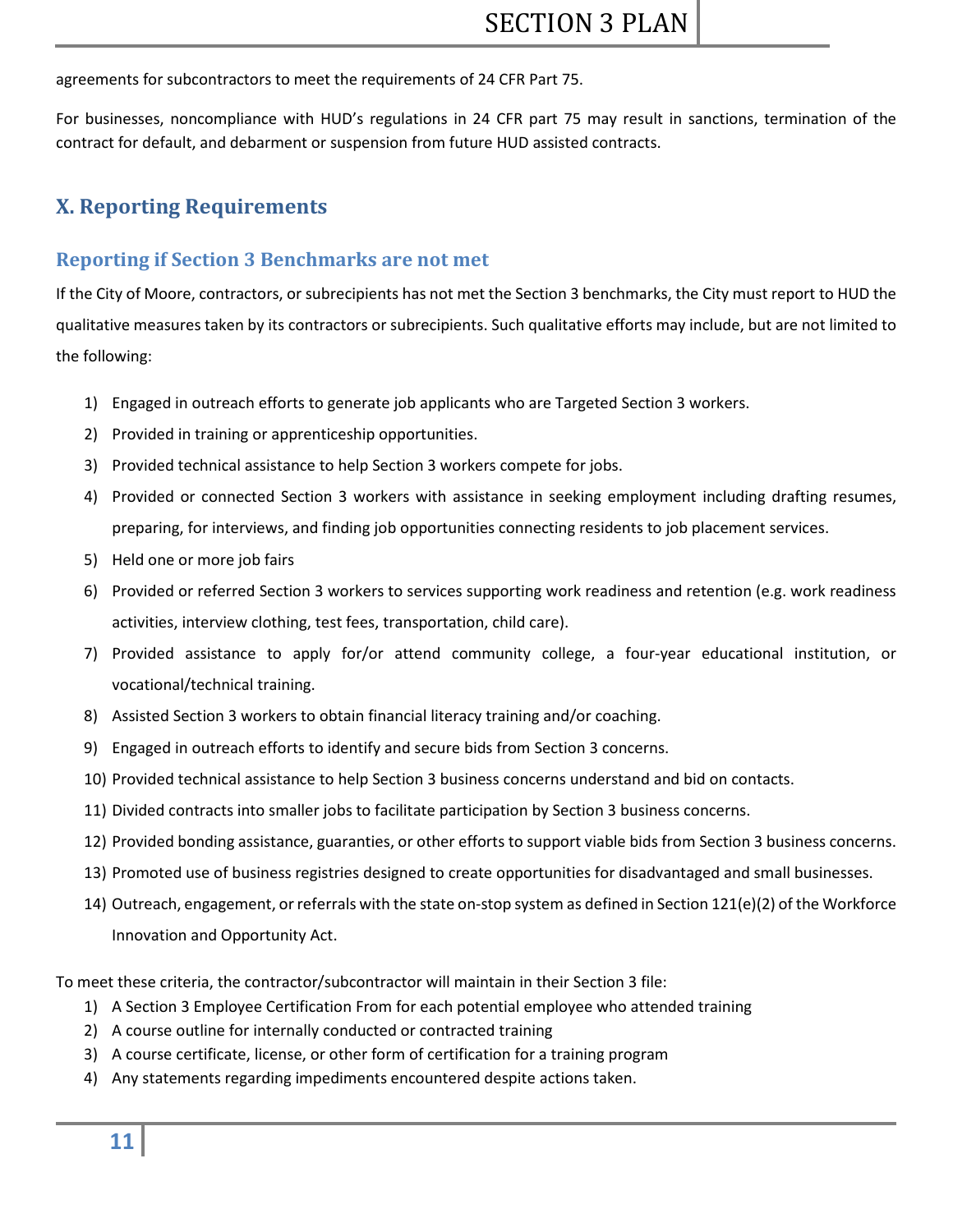# **Project Completion Reporting**

Once a project is completed, the Section 3 Coordinator will conduct a final review of the project's overall performance and compliance. Section 3 data will be submitted to HUD in IDIS or DRGR accordingly.

# **XI. Complaint Procedure**

In an effort to resolve complaints generated due to non-compliance through an internal process, the City of Moore encourages submittal of such complaints to its Section 3 Coordinator as follows:

1) Complaints of non-compliance should be filed in writing and must contain the name of the complainant and brief description of the alleged violation of 24 CFR Part 75.

2) Complaints must be filed within thirty (30) calendar days after the complainant becomes aware of the alleged violation.

3) An investigation will be conducted if complaint is found to be valid. The City of Moore will conduct an informal, but thorough investigation affording all interested parties, if any, an opportunity to submit testimony and/or evidence pertinent to the complaint.

4) The City of Moore will provide written documentation detailing the findings of the investigation. The City will review the findings for accuracy and completeness before it is released to complainants. The findings will be made available no later than sixty (60) days after the filing of complaint. If complainants wish to have their concerns considered outside of the City a complaint may be filed with:

OKC HUD Field Office 301 NW 6th St #200 Oklahoma City, OK 73102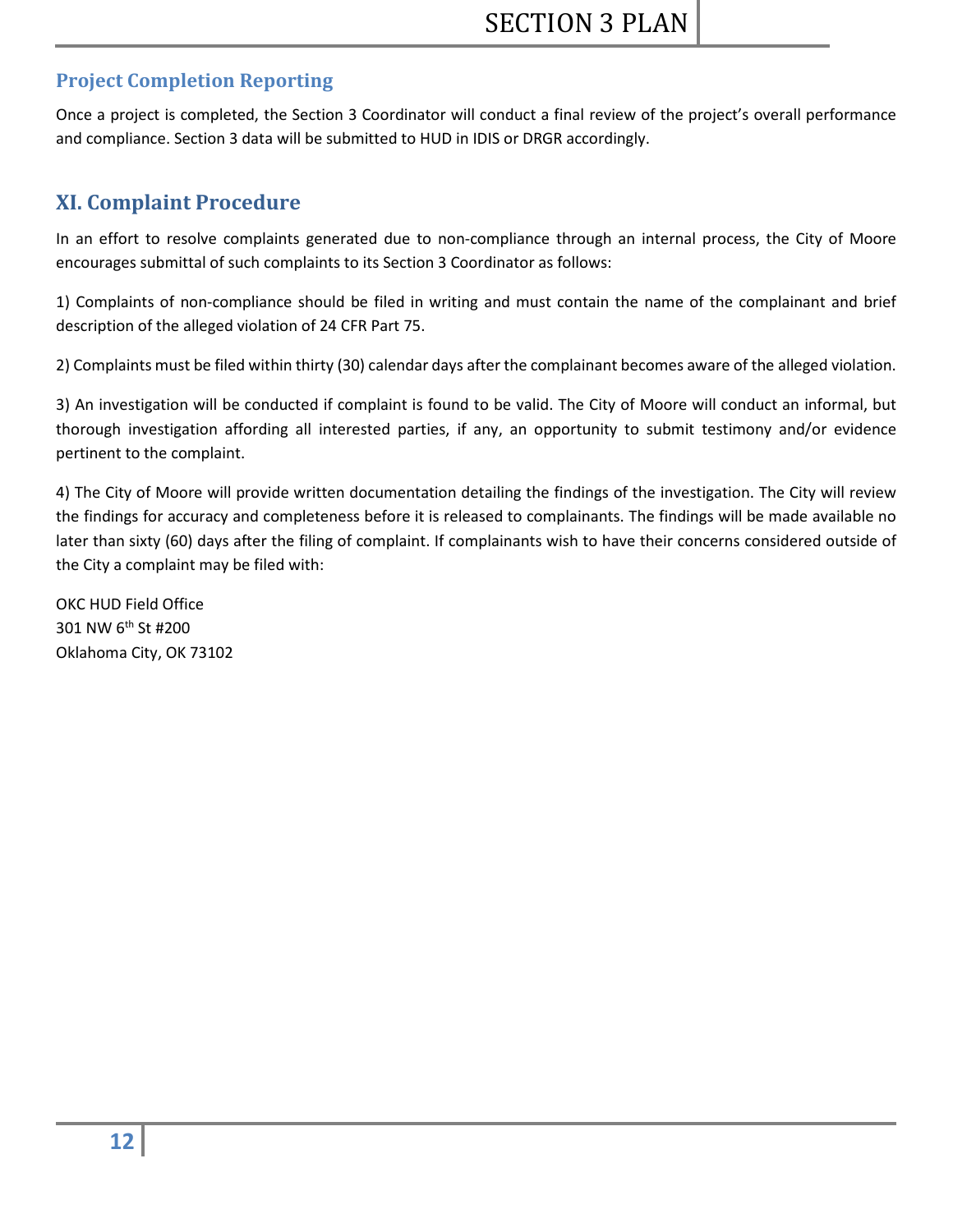# Attachment A: Section 3 Worker and Targeted Section 3 Worker Self-Certification

The purpose of HUD's Section 3 program is to provide employment, training and contracting opportunities to low-income individuals, particularly those who are recipients of government assistance for housing or other public assistance programs.

**Instructions:** Enter/select the appropriate information to confirm your Section 3 worker or Targeted Section 3 Worker status.

|                             | 2. Are you a resident of the City of Moore? $\Box$ YES $\Box$ NO                 | 1. Are you a resident of public housing or a Housing Choice Voucher Holder (Section 8)?                      | $\sqcup$ yes $\sqcup$ no |
|-----------------------------|----------------------------------------------------------------------------------|--------------------------------------------------------------------------------------------------------------|--------------------------|
|                             | 3. Are you participating in a YouthBuild Program? $\Box$ YES $\Box$ NO           |                                                                                                              |                          |
|                             |                                                                                  | 4. In the field below, select the amount of individual income you believe you earn on an annual basis.       |                          |
| $\Box$ Less than \$10,000   | $\Box$ \$10,001 - \$20,000 $\Box$ \$20,001 - \$30,000                            |                                                                                                              |                          |
|                             | $\Box$ \$30,001 - \$40,000 $\Box$ \$40,001 - \$50,000 $\Box$ \$50,001 - \$60,000 |                                                                                                              |                          |
| $\Box$ More than \$60,000   |                                                                                  |                                                                                                              |                          |
| <b>Employee Affirmation</b> |                                                                                  |                                                                                                              |                          |
|                             |                                                                                  | I affirm that the above statements are true, complete, and correct to the best of my knowledge and belief. I |                          |

hereby certify, under penalty of law, that the following information is correct to the best of my knowledge.

| $\overline{\phantom{a}}$<br>rr <sub>0</sub><br>SIRI<br>. | $-$ |
|----------------------------------------------------------|-----|
|----------------------------------------------------------|-----|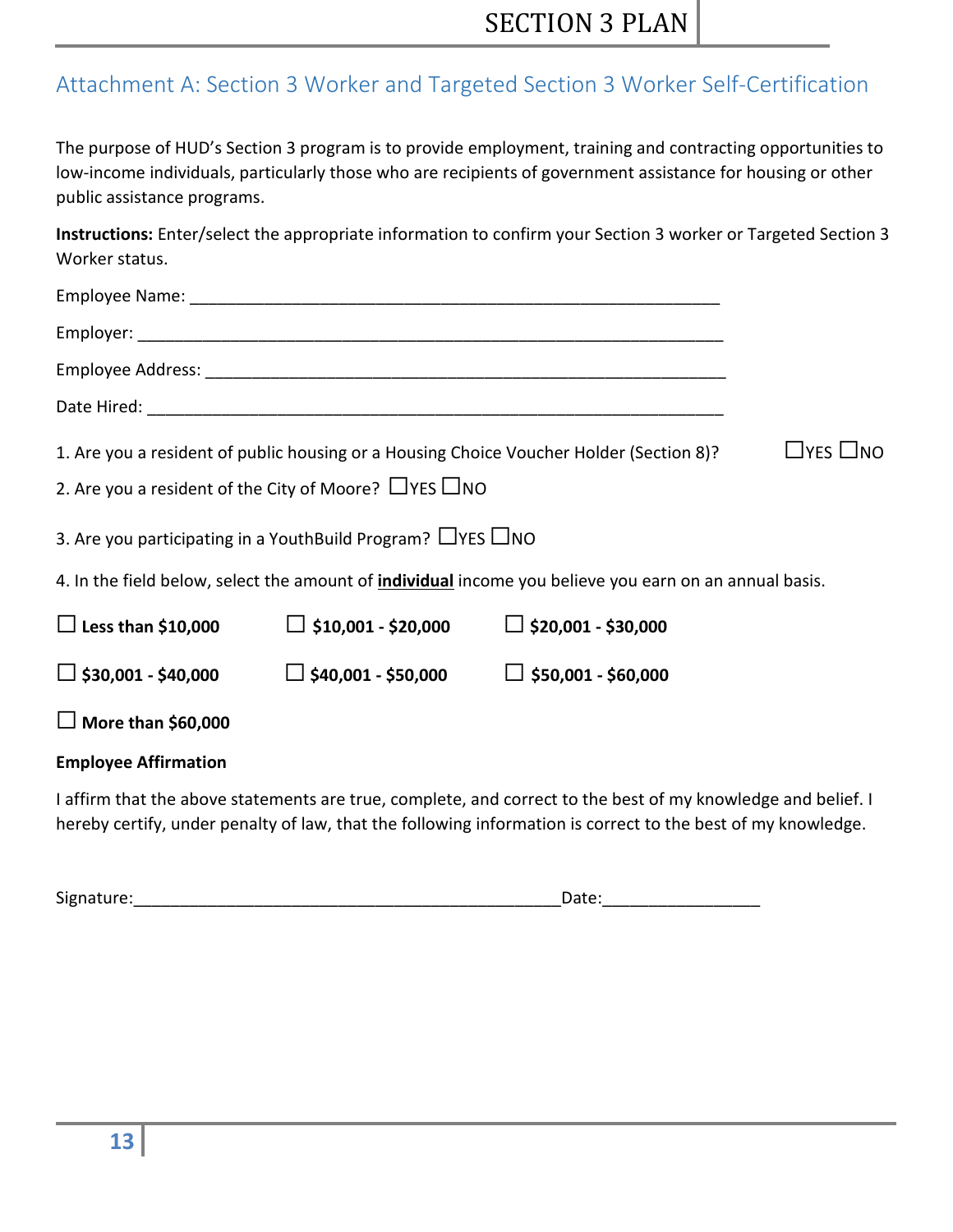# **For City of Moore Use Only**

| Is the employee a Section 3 worker based upon their self-certification? $\Box$ YES $\Box$ NO |
|----------------------------------------------------------------------------------------------|
|----------------------------------------------------------------------------------------------|

Is the employee a Targeted Section 3 worker based upon their self-certification?  $\Box$  YES  $\Box$  NO

Was this an applicant who was hired as a result of the Section 3 project?  $\Box$  YES  $\Box$  NO

If Yes, what is the name of the company? \_\_\_\_\_\_\_\_\_\_\_\_\_\_\_\_\_\_\_\_\_\_\_

What was the date of hire? \_\_\_\_\_\_\_\_\_\_\_\_\_\_\_\_\_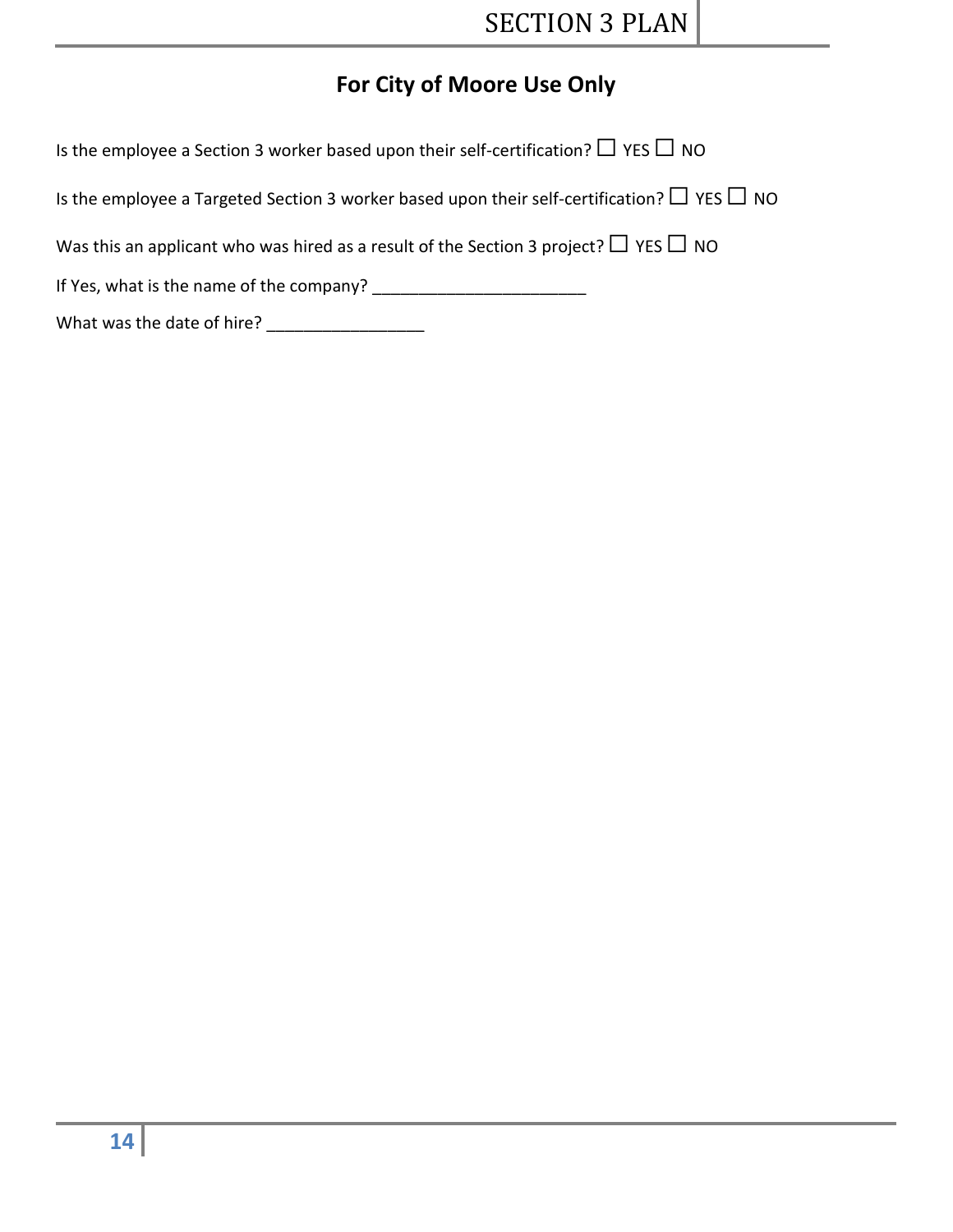# Section 3 Business Concern Certification for Contracting

**Instructions:** Enter the following information and select the criteria that applies to certify your business' Section 3 Business Concern status.

| <b>Business Information</b>                           |  |  |
|-------------------------------------------------------|--|--|
|                                                       |  |  |
|                                                       |  |  |
|                                                       |  |  |
|                                                       |  |  |
|                                                       |  |  |
| <b>Preferred Contact Information</b>                  |  |  |
| $\Box$ Same as above                                  |  |  |
|                                                       |  |  |
|                                                       |  |  |
| Type of Business (select from the following options): |  |  |

☐Corporation ☐Partnership ☐Sole Proprietorship ☐Joint Venture

#### **Select from** *ONE* **of the following three options below that applies:**

 $\Box$  At least 51 percent of the business is owned and controlled by low- or very low-income persons (Refer to income guidelines on page 2).

 $\Box$  At least 51 percent of the business is owned and controlled by current public housing residents or residents who currently live in Section 8-assisted housing.

 $\Box$  Over 75 percent of the labor hours performed for the business over the prior three-month period are performed by Section 3 workers (Refer to definition on page 2).

#### **Business Concern Affirmation**

I affirm that the above statements are true, complete, and correct to the best of my knowledge and belief. I understand that businesses who misrepresent themselves as Section 3 business concerns and report false information to [insert name of recipient/grantee] may have their contracts terminated as default and be barred from ongoing and future considerations for contracting opportunities. I hereby certify, under penalty of law, that the following information is correct to the best of my knowledge.

Print Name:

Signature: etc. and the state of the state of the Date:

\*Certification expires within six months of the date of signature. Information regarding Section 3 Business Concerns can be found at 24 CFR 75.5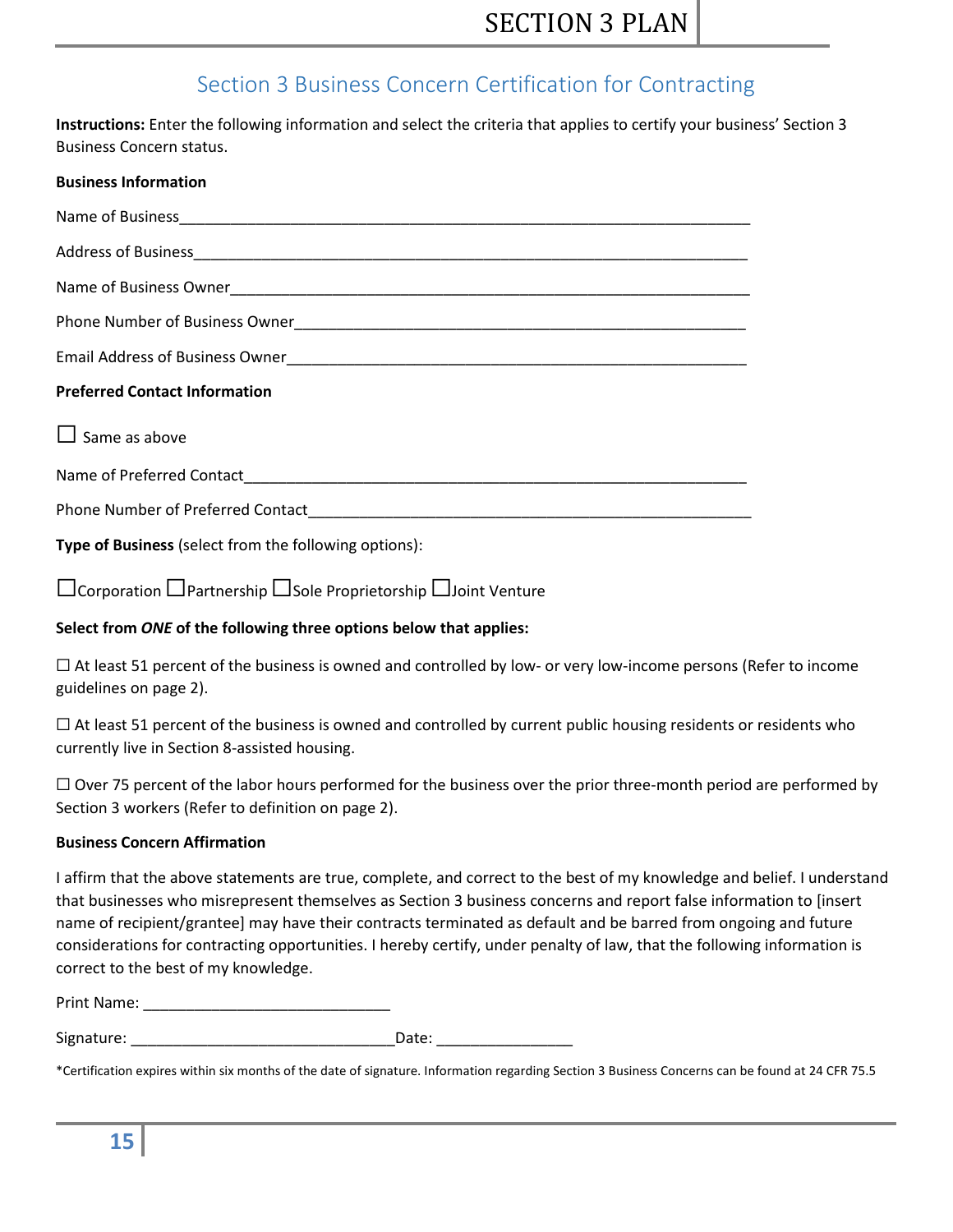# **The City of Moore Section 3 Income Limits**

#### **Eligibility Guidelines**

The worker's income must be at or below the amount provided below for an individual (household of 1) regardless of actual household size.

#### **Individual Income Limits**

| FY 2021 Income Limit Area | Income Limits Category             | FY 2021 Individual Income Limits |
|---------------------------|------------------------------------|----------------------------------|
|                           | <b>Extremely Low Income Limits</b> | \$15,400 annually                |
|                           | (30%)                              |                                  |
| City of Moore, OK         | Very Low Income Limits (50%)       | \$25,650 annually                |
|                           | Low Income Limits (80%)            | \$41,000 annually                |

Income Limits are updated every April at <https://www.huduser.gov/portal/datasets/il/il2021/2021summary.odn>

#### **Section 3 Worker Definition:**

- A low or very low-income resident (the worker's income for the previous or annualized calendar year is below the income limit established by HUD); or
- Employed by a Section 3 business concern; or
- A YouthBuild participant.

# **City of Moore Use Only**

Is the business a Section 3 business concern based upon their certification? **□YES □NO**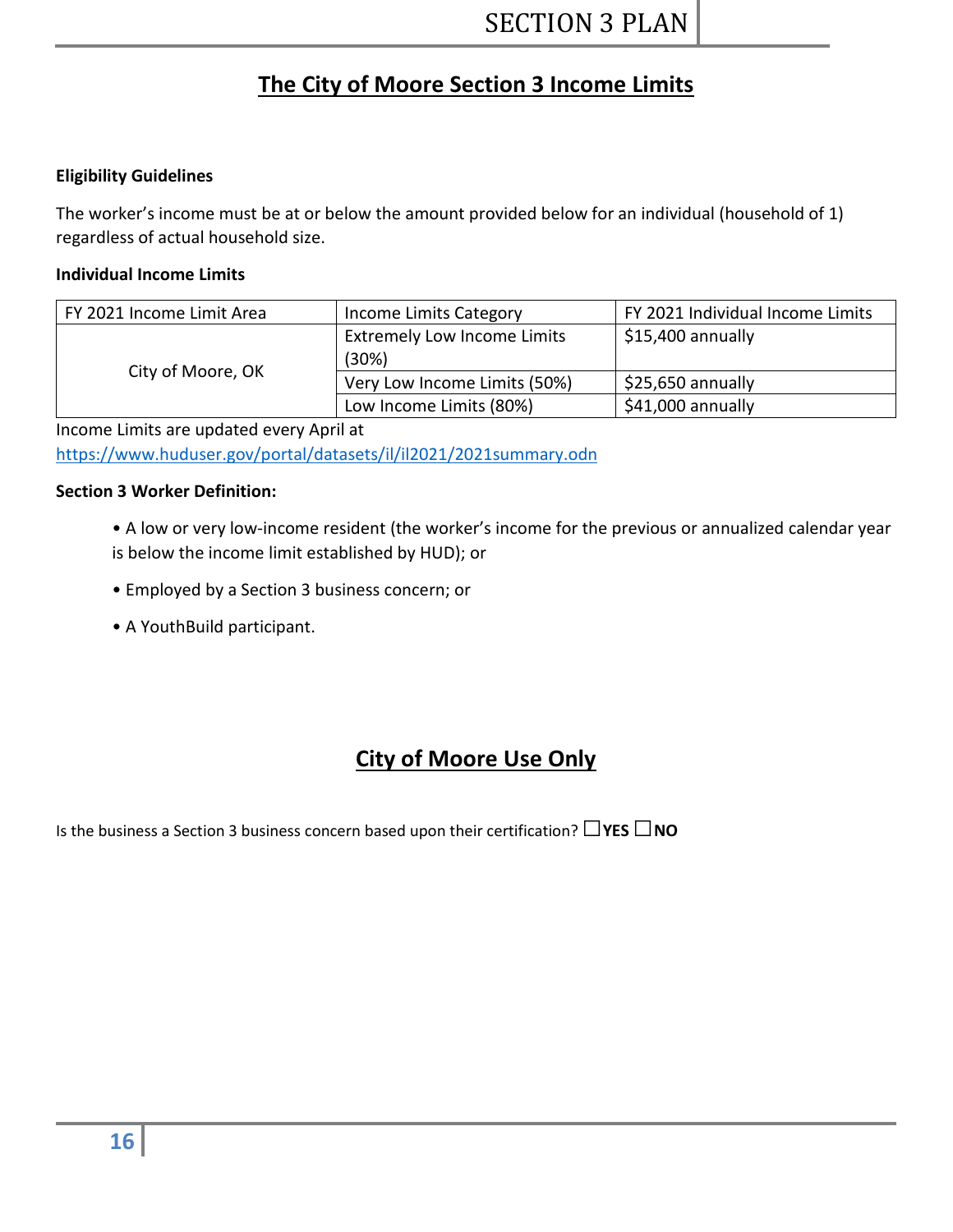# **Attachment B - Section 3 Compliance Bidder's Certification**

| Address:       |  |  |
|----------------|--|--|
| Project Title: |  |  |

This is to certify that I have read and understand the Section 3 resident employment and Section 3 resident business utilization requirements that apply to the above cited project, said requirements being known as the Section 3 Clause found in 24 CFR 75 and that neither the project nor the company are under any contractual restrictions or other disabilities which would prevent the company from complying with said requirements.

| Signature of Company Officer: |  |
|-------------------------------|--|
|                               |  |

Title of Officer: Date: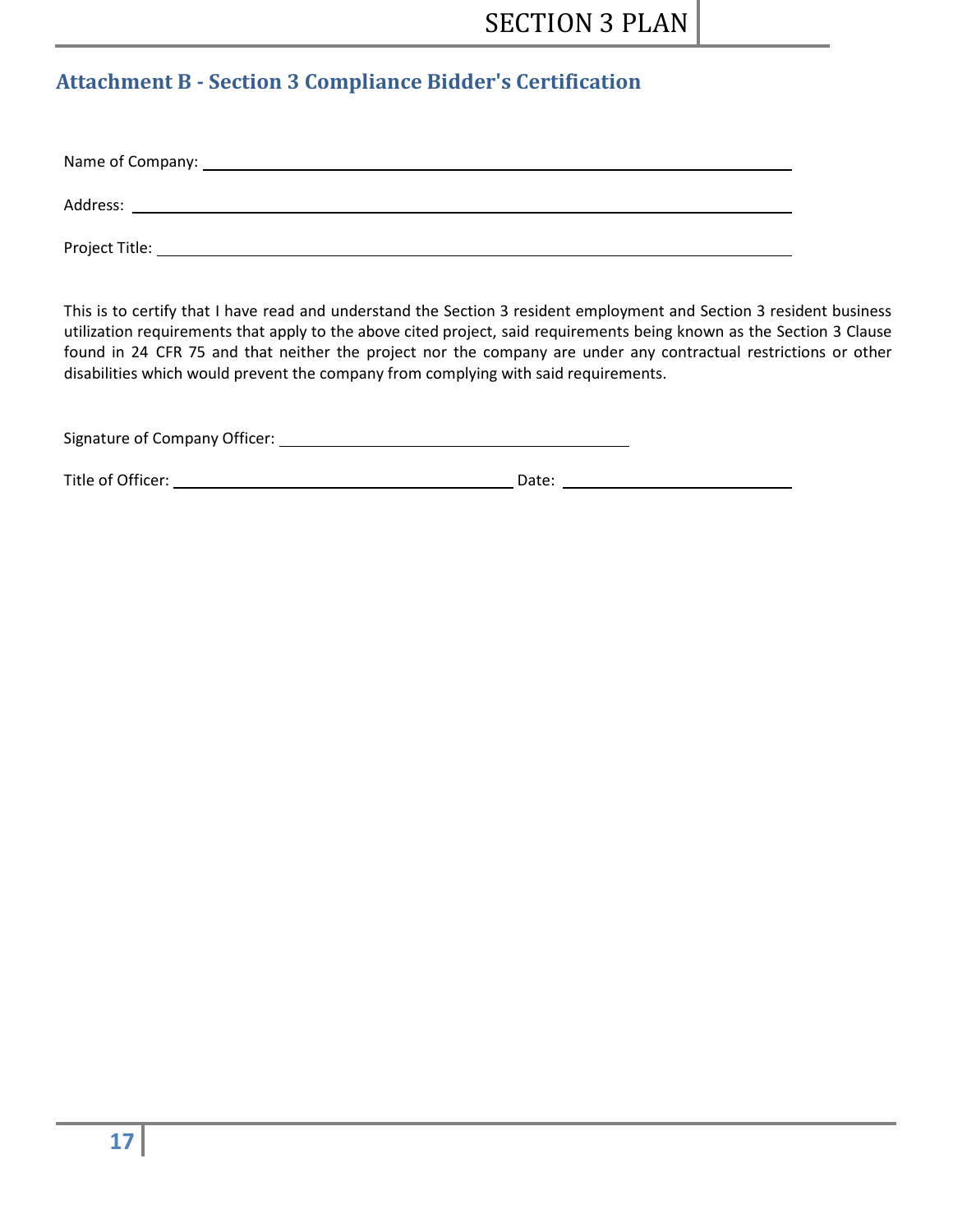# **Attachment C: Developer – Contractor – Sub-Contractor Breakdown**

All Contractors and Developers must complete VDR 05-E during the first week of the contract and must update the form whenever a sub-contractor is added

| <b>Name</b> | <b>Address</b> | <b>Type of Contract</b><br>(i.e. specified building<br>trade, professional<br>services, etc.) | Is this business a<br><b>Section 3 business?</b><br>$\epsilon$ |
|-------------|----------------|-----------------------------------------------------------------------------------------------|----------------------------------------------------------------|
|             |                |                                                                                               |                                                                |
|             |                |                                                                                               |                                                                |
|             |                |                                                                                               |                                                                |
|             |                |                                                                                               |                                                                |
|             |                |                                                                                               |                                                                |
|             |                |                                                                                               |                                                                |
|             |                |                                                                                               |                                                                |
|             |                |                                                                                               |                                                                |
|             |                |                                                                                               |                                                                |
|             |                |                                                                                               |                                                                |
|             |                |                                                                                               |                                                                |
|             |                |                                                                                               |                                                                |
|             |                |                                                                                               |                                                                |
|             |                |                                                                                               |                                                                |
|             |                |                                                                                               |                                                                |
|             |                |                                                                                               |                                                                |

**\* COPY THIS FORM AS NEEDED \***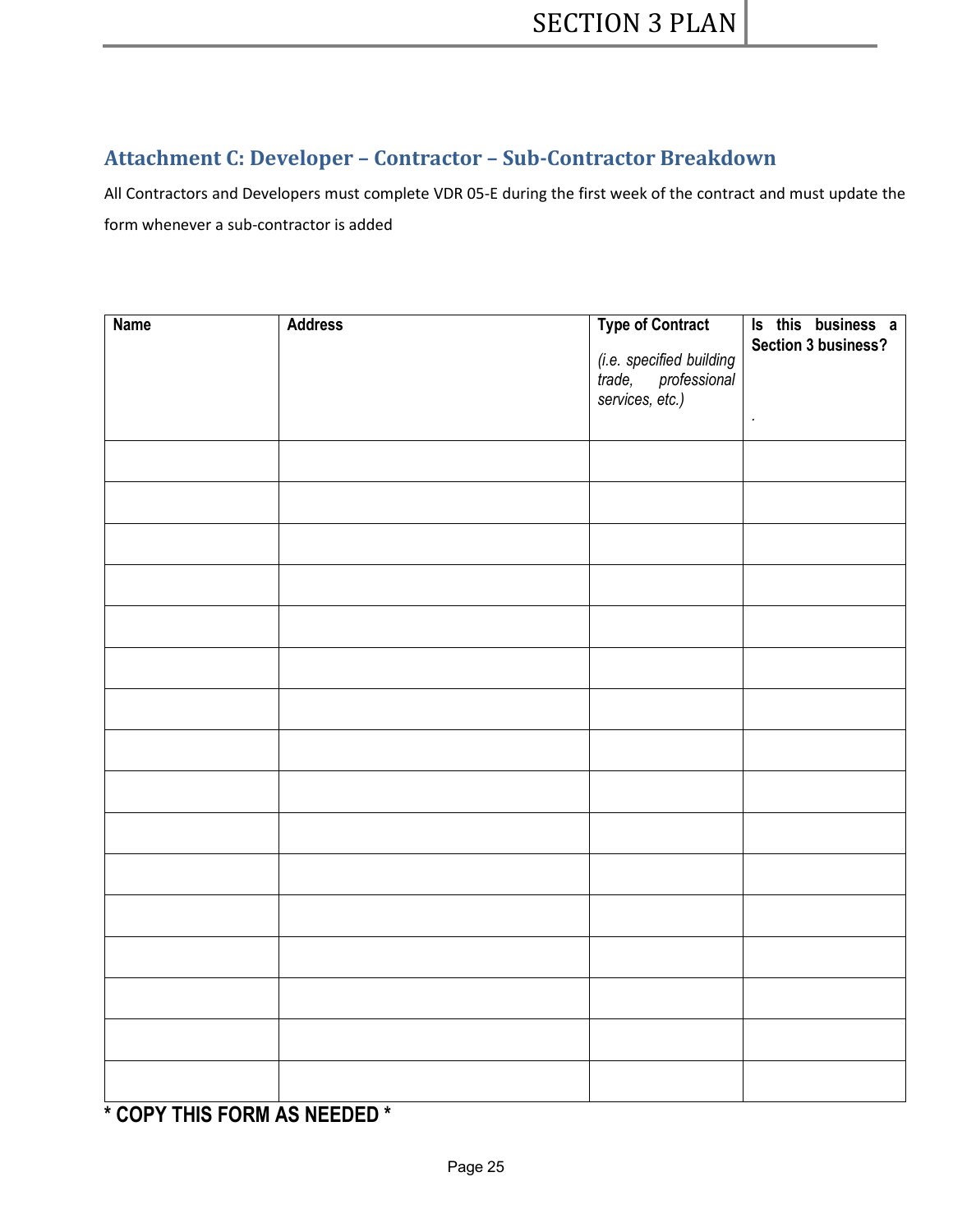# **Attachment D - Apprenticeship Program Information**

The Oklahoma State Building and Construction Trades Council conducts outreach programs which are designed to educate the public about construction career opportunities and apprenticeship. Their website is fullofinformation regarding various union apprenticeship programs throughout the State of Oklahoma. Their website is [http://www.okbctc.org.](http://www.okbctc.org/)

The Oklahoma State Building and Construction Trades Council, represents 24 Craft Unions in the State.

**[http://www.okbctc.org](http://www.okbctc.org/)** Oklahoma Building & Construction Trades Council 5315 S. Shartel Ave. Oklahoma City, OK 73109 (405) 650-5663

In addition, the following labor unions may also be a source for potential employees and many have apprenticeship programs.

#### **Bricklayer Local 5**

212 NE 27th Oklahoma City, OK (405) 528-5609

#### **Electrician Local 1141**

1700 SE 15<sup>th</sup> Street Oklahoma City, OK (405) 672-7600

#### **Heat & Frost Insulators Local 94**

5350 S. Western Ave., Ste. 217 Oklahoma City, OK (405) 632-6767

#### **Operating Engineers 627**

12109 E. Skelly Drive Tulsa, OK (918) 437-0370

#### **Painter/Decorator Local 807**

1919 S. Santa Fe Oklahoma City, OK (866) 688-5658

#### **Plumbers and Pipefitters Local 430**

8602 East 46th Tulsa, OK (918) 622-4060

#### **Sheet metal Worker 270**

1857 N. 105<sup>th</sup> East Ave. Tulsa, OK (918) 834-2808

#### **Electrician Local 584**

1738 E.  $7<sup>th</sup>$  Street Tulsa, OK (918) 497-9777

#### **Heat & Frost Insulators Local 64**

4428 East Admiral Place Tulsa, OK (918) 834-1526

#### **Structural & Reinforcing Iron Worker Local 48**

2324 S. Douglas Ave. Oklahoma City, OK (405) 634-3924

#### **Structural & Reinforcing Iron Worker Local 584**

1738 E.  $7<sup>th</sup>$  Street Tulsa, OK (918) 497-9777

#### **Plumber and Pipefitters Local 344**

5315 S. Shartel Oklahoma City, OK (405) 632-5629

#### **Sheet Metal Worker 124**

3909 Willow Springs Ave. Oklahoma City, OK (405) 948-8800

#### **Sprinkler Fitter Local 669**

P.O. Box 2330 Blanchard, OK (405) 381-4800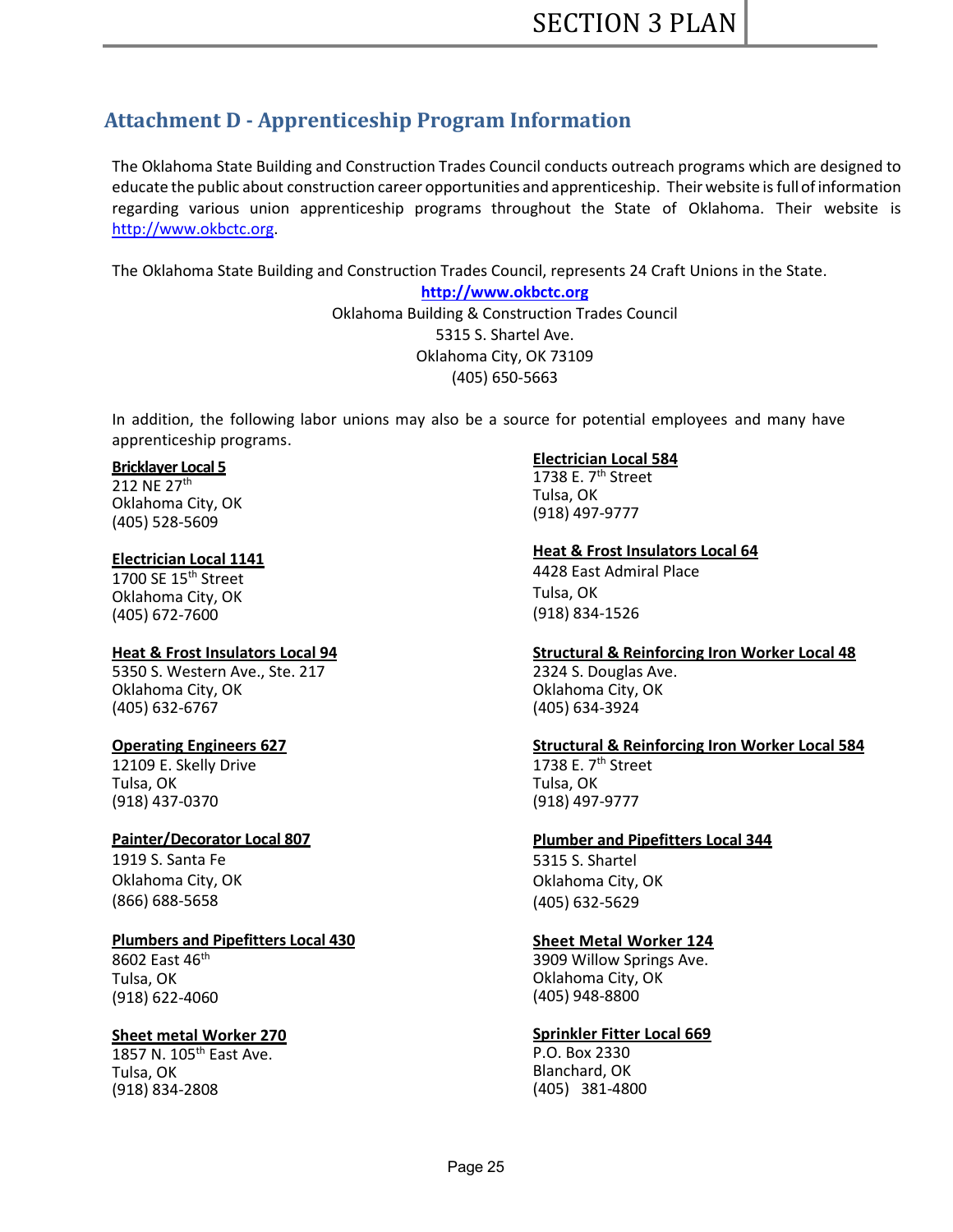## **Attachment E - Section 3 Contract Clause**

(to be inserted into every subcontract for work)

A. Theworktobe performedunderthis contractisona project assisted under aprogram providing direct federal financial assistance from the Department of Housing and Urban Development and is subject to the requirements of Section 3 of the Housing and Urban Development Act of 1968, as amended, 12 U.S.C. 1701u. Section 3 requires that to the greatest extent feasible, opportunities for training and employment be given to lower income persons and business concerns that provide economic opportunities to low income persons, particularly those who are recipients of government assistance for housing or residents of the community in which the Federal assistance is spent.

B. The parties to this contract will comply with the provisions of Section 3 and the regulations issued pursuant thereto by the Secretary of Housing and Urban Developmentset forth in 24 CFR Part 75 and all applicable rules and orders of the Department issued thereunder prior to the execution of this contract. The parties to this contract certify and agree that they are under no contractual or other disability which would prevent them from complying with these requirements.

C. The contractor and any subcontractors are required to meet the prioritization requirements of 24 CFR 75.19. To the greatest extent feasible, employment and training opportunities arising in connection with this project are provided to Section 3 workers within the metropolitan area. Where feasible priority for opportunities and training should be given to Section 3 workers residing within the service area of the project site and participants in YouthBuild programs. To the greatest extent feasible, contractors shall ensure contracts for work awarded in connection to this project are provided to business concerns that provide economic opportunities to Section 3 workers residing in the metropolitan area. Where feasible, priority should be given to Section 3 business concerns that provide economic opportunities to Section 3 workers residing within the service area of the project and has Youth Build programs.

D. The contractor will include this Section 3 clause in every subcontract for work in connection with the project and will, at the direction of the applicant for or recipient of Federal financial assistance, take appropriate action pursuant to the subcontract upon a finding that the subcontractor is in violation of regulations issued by the Secretary of Housing and Urban Development, 24 CFR Part 75. The contractor will not subcontract with any subcontractor where it has notice or knowledge that the latter has been found in violation of regulations under 24 CFR Part 75 and will not let any subcontract unless the subcontractor has first provided it with a preliminary statement of ability to comply with the requirements of these regulations.